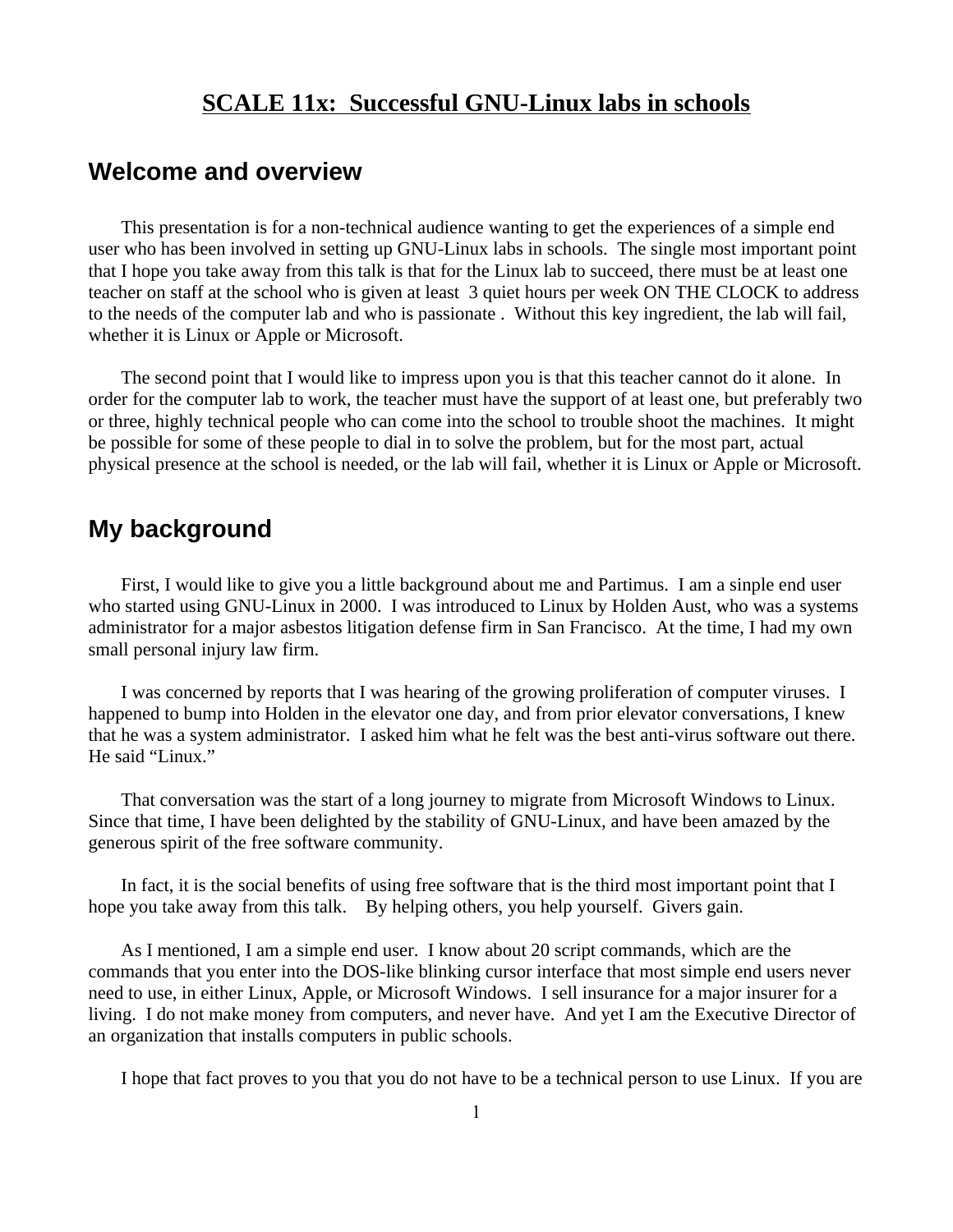a non-technical person, you too can use Linux easily. Linux is point and click simple. In fact, I find that Linux is easier to use than Microsoft Windows, which I am forced to use at my work.

In 2004, I wanted to share with others the benefits that I had found by moving to Linux. I felt this way because I was convinced that computers were the new cultural platform. Whoever controlled desktop computers would soon control the Internet. I knew from my training as a lawyer that it was permissible for shopping mall owners to limit public expression on their premises. I didn't want to see the Internet turned into a big shopping mall, where only Microsoft Windows users or Apple users got to post their views to the Internet. I saw Linux as a way to assure that the Internet would always be truly free and open to all.

So I wanted to see Linux spread as widely as possible, but I knew that most people were brand-sensitive, and were thus committed to either Microsoft Windows of Apple. I knew that Linux would never develop brand recognition until it was successful; but it would not be successful until it had achieved brand recognition. Linux adoption suffered from the classic chicken-and-egg problem.

It then occurred to me that I needed to find simple end users who would be willing to give Linux a try. I tried to give out Linux CDs on buses, trains, planes and public sidewalks, but I learned that retail-level Linux advocacy was fraught with the problem of end users needing more hand-holding support than I could offer. I needed to train someone who would train and support others, but here again I ran into the chicken-and-egg problem: no one would pay someone to train them to use Linux until they first accepted Linux, but they would not accept Linux until they first learned how to use it. So it occurred to me that I needed to train someone whose JOB it was to train others, someone like a …. TEACHER!

Fortunately for me, I live right across the street from a public charter school that was starting up, the KIPP San Francisco Bay Academy. I knew that they would likely be willing to listen to a pitch about Linux, because schools have been in such dire financial straights since 1978, when a law passed making it very difficult for California counties to raise taxes to fund their schools. I approached the principal and proposed that she allow me to meet with her to discuss a gratis operating system that her school would be able to use in perpetuity.

She was intrigued. We met, and she ended up agreeing to pay for a Linux lab. I installed a thin-client Linux lab in the school with a group of local Linux afficianados. The principal continued to use that lab until 2009, when the school merged with other similar schools, and the Microsoft systems administrator they hired decided to replace the Linux lab with a Microsoft Windows lab. At that time, we moved the lab to another public charter school about 3 blocks away, and continued to support individual teachers with computers small networks in their classrooms.

Partimus was founded in 2006 by co-founders Maile Urbancic and Cathy Malmrose. In 2008, the group of loosely-allied Linux volunteers who had put the computers into the KIPP San Francisco Bay Academy decided to band together under the Partimus umbrella. In 2009, the founders withdrew from active management of Partimus, and I was elected the Executive Director of the organization. We are now actively involved in 4 schools, where we either run Linux labs or smaller networks.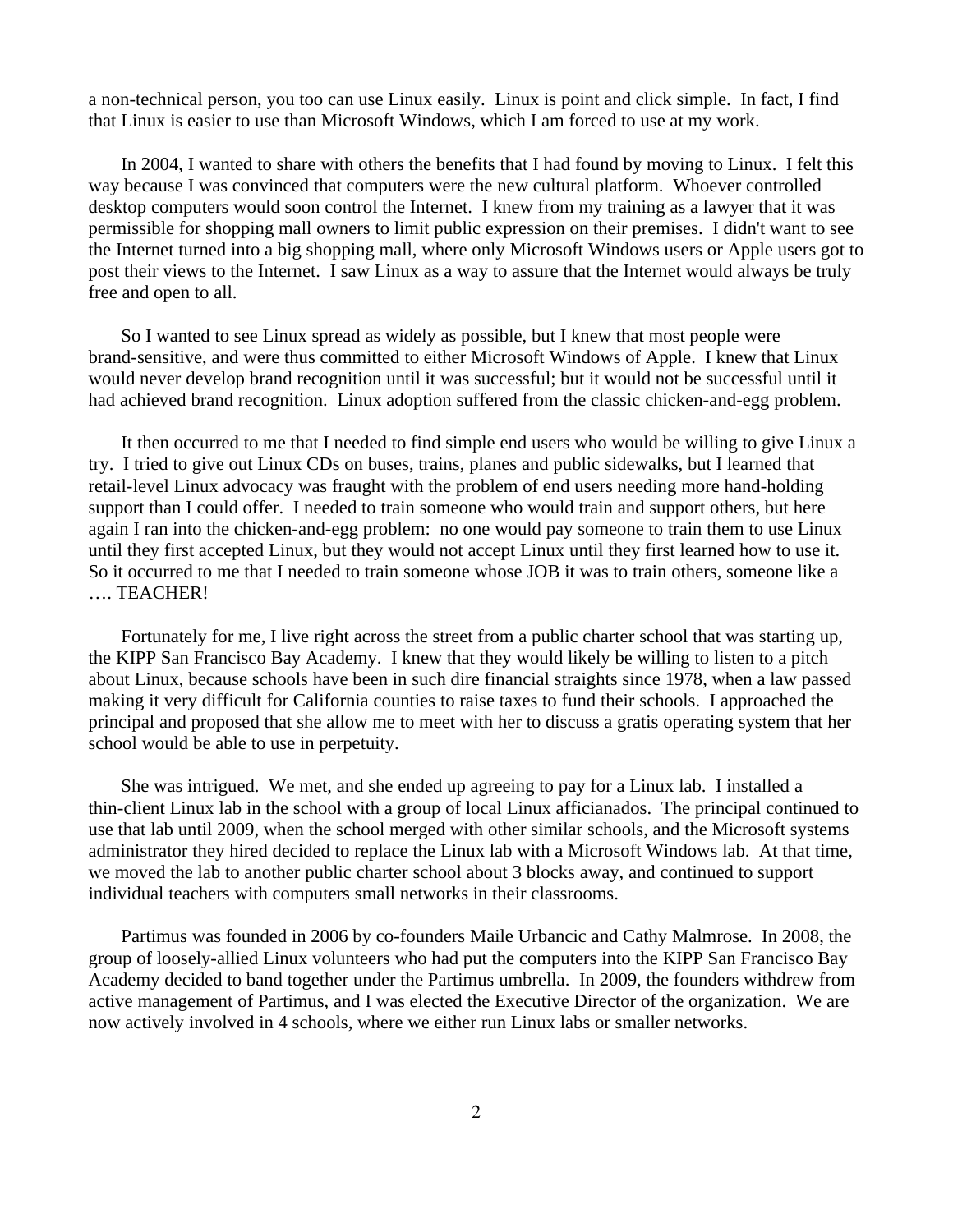## **Who is involved with Partimus**

Partimus currently is comprised of a board of five members, who tend to be the most active volunteer contributors to the Partimus projects, with the exception of our lead systems engineer, James Howard, who spearheads most of the work that is done in Partimus. There is value in understanding the composition of the Partimus board, because we are sort of a snapshot of the minimum that is needed to run a successful Linux lab.

James Howard has worked as an GNU/Linux professional for over 10 years and in the nonprofit space since 2003. His focus with Partimus has been on research and development, systems deployment, and providing technical guidance and support to Partimus clients. He is responsible for building and maintaining core technology infrastructure deployed in school and community center computer labs. His goal is to build highly stable labs that run with minimal overhead. James is a Red Hat Certified Architect but primarily works with Ubuntu Linux on Partimus projects. He also collaborates with Linux sysadmins in the open source community at large and is active in his neighborhood association.

Any successful Linux lab will need someone like James who is willing and able to address the deep technical questions that come up. James will often go over to a school by himself and address these deep issues.

Grant Bowman brings 24 years of professional Internet experience in roles such as founding Director of Silicon Valley Public Access Link (svpal.org), IT Manager, Sr. Systems Engineer and Consultant in large corporate environments like Bank of America, Adobe and SuSE Linux, Inc. as well as agile startup and open source project environments. Mr. Bowman is an elected leader of ubuntu-us-ca, a recognized Ubuntu Member, an olpcsf.org contributor, and a Fedora Ambassador. During 2011 he taught in Nairobi, Kenya with Dreamfish.

Any successful Linux will also need someone like Grant, because the primary systems administrator, like James Howard, cannot be everywhere at once. Grant is also a board member, and is highly engaged on issues of of non-profit governance. A successful Linux lab will need someone like that to attend to the keeping the organization running as an organization.

Elizabeth Krumbach, our Treasurer, has been involved with coordinating Linux community groups since 2003 and is currently a sitting member of the Ubuntu Community Council. Her work within Ubuntu primarily focuses on coursework development for in-classroom and internet-based teaching materials for learning to use Ubuntu, she is one of the leaders of the Ubuntu Women project which seeks to get more women involved with and using Ubuntu and is one of the leaders of Ubuntu California. She currently works as an Automation and Tools Engineer on the infrastructure team for the OpenStack project.

Elizabeth has technical skills equal to those of James Howard. Again, no one person can do it all, it takes a community. Elizabeth also does much of the outreach to the world through her maintenance of the Patimus website, and through her connections on the Ubuntu community council, which is the entity which sets policy for the world's most widely used Linux distribution.

Beth Lynn Eicher, our Organizational Consultant, is also the treasurer and founder of the Ohio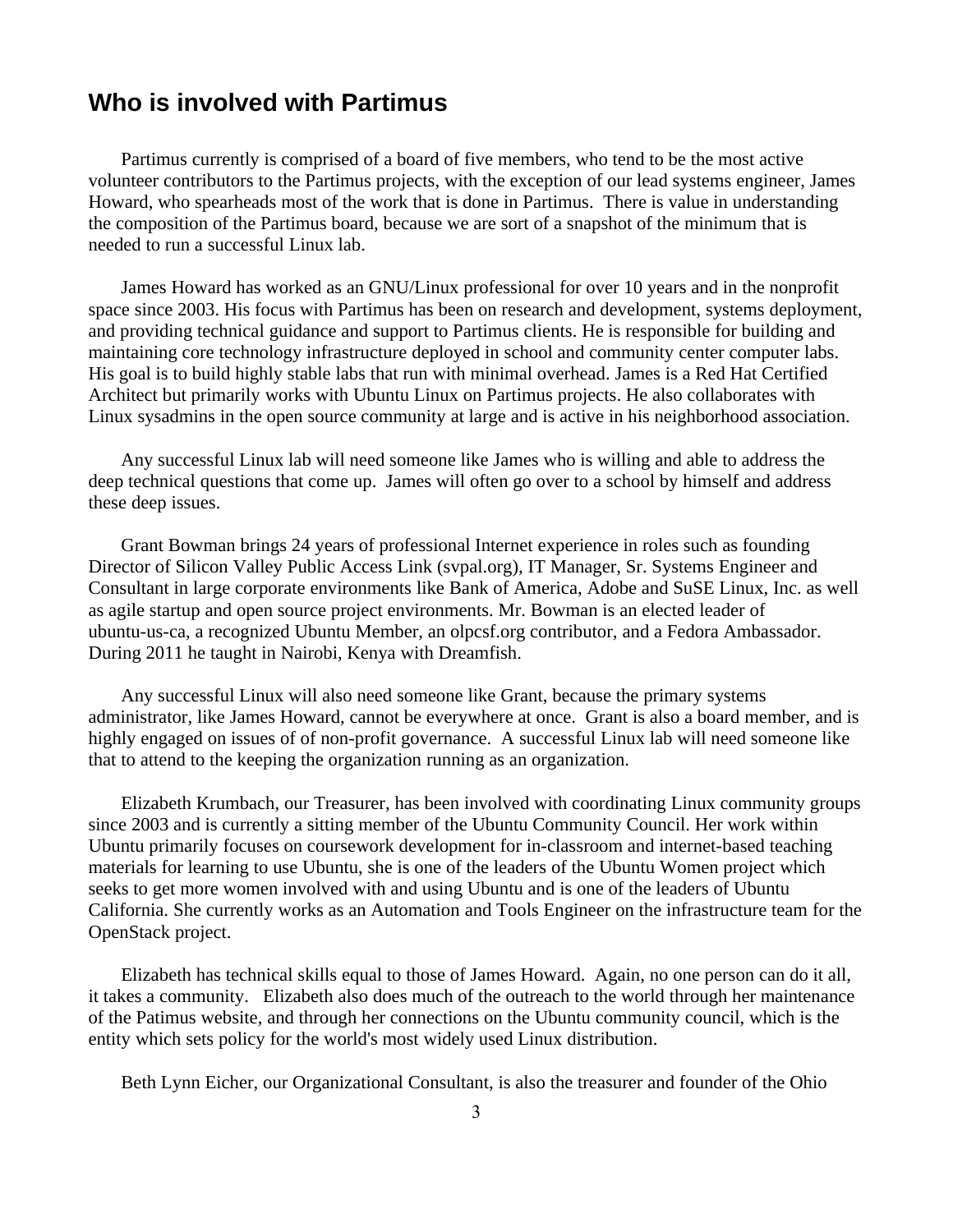LinuxFest Corporation. She brings over seven years of non-profit and volunteer management for Free Software causes. Ever since her research internship at Pittsburgh Supercomputing Center in 1999, she has been committed to the proliferation of the Linux desktop. In 2002, she deployed for the first Linux desktop classroom at Carnegie Mellon School of Computer Science. Beth Lynn's experience with making a large scale event happen such as the Ohio Linux Festival helps us understand how to run our small non-profit.

Co-founder Maile Urbancic is still involved in a very significant way by providing us with a funding resource through the sale of Ubuntu-themed necklaces and earrings manufactured by her Academia Boutique website.

Maile Urbancic, our co-founder, is a community organizer and freelance digital media professional with a passion for helping children achieve their intellectual potential. She has degrees in mathematics and educational psychology, and has taught computer literacy to low-income children for over 10 years. She is also the founder of Boutique Academia, a small business that specializes in math, science, and technology themed accessories for women. She is till involved in a very significant way by providing us with a funding resource through the sale of Ubuntu-themed necklaces and earrings manufactured by her Academia Boutique website.

Bethany Doolin, the newest addition to our board, brings five years of experience in sales and marketing to Partimus, as well as a varied background in education and technology. She enjoys being a catalyst for change. While a Web Developer at UC Berkeley, she took the lead for various technological projects in different departments. Her MSED in Educational Technology Leadership from California State University gives her the skills to promote organizational change through technology. We are looking forward to the greater understanding of the educational uses of technology that she she will bring to our board.

Jim Stockford, the founder of Systemateka, provides transportation and installation assistance. He volunteers his SUV to pick up donated hardware, and then provides assistance in setting up the machines once they have arrived on site.

My role has been making the initial contact at some of our school sites to let the schools know of the existence of our services; and then providing in-school hand-holding support to assist the teachers during class time to address basic typing and mousing issues raised by students. At one point, I was spending about 20 hours per week in schools assisting the teachers. I have also organized some of the equipment donations, and have struck up relationships with our upstream suppliers, as well as arranging for the responsible end of life recycling of the machines.

## **Speaking of equipment donation, where do you get the equipment?**

Our equipment has come from four basic places: the Alameda County Computer Resource Center and its sister Marin County Resource Center; from Professional Computer Support, run by Dan Hernandez; from BNI-related donations; and from random sources. There is no Free Geek store in the San Francisco bay area, surprisingly, but Free Geek is in many areas of the country.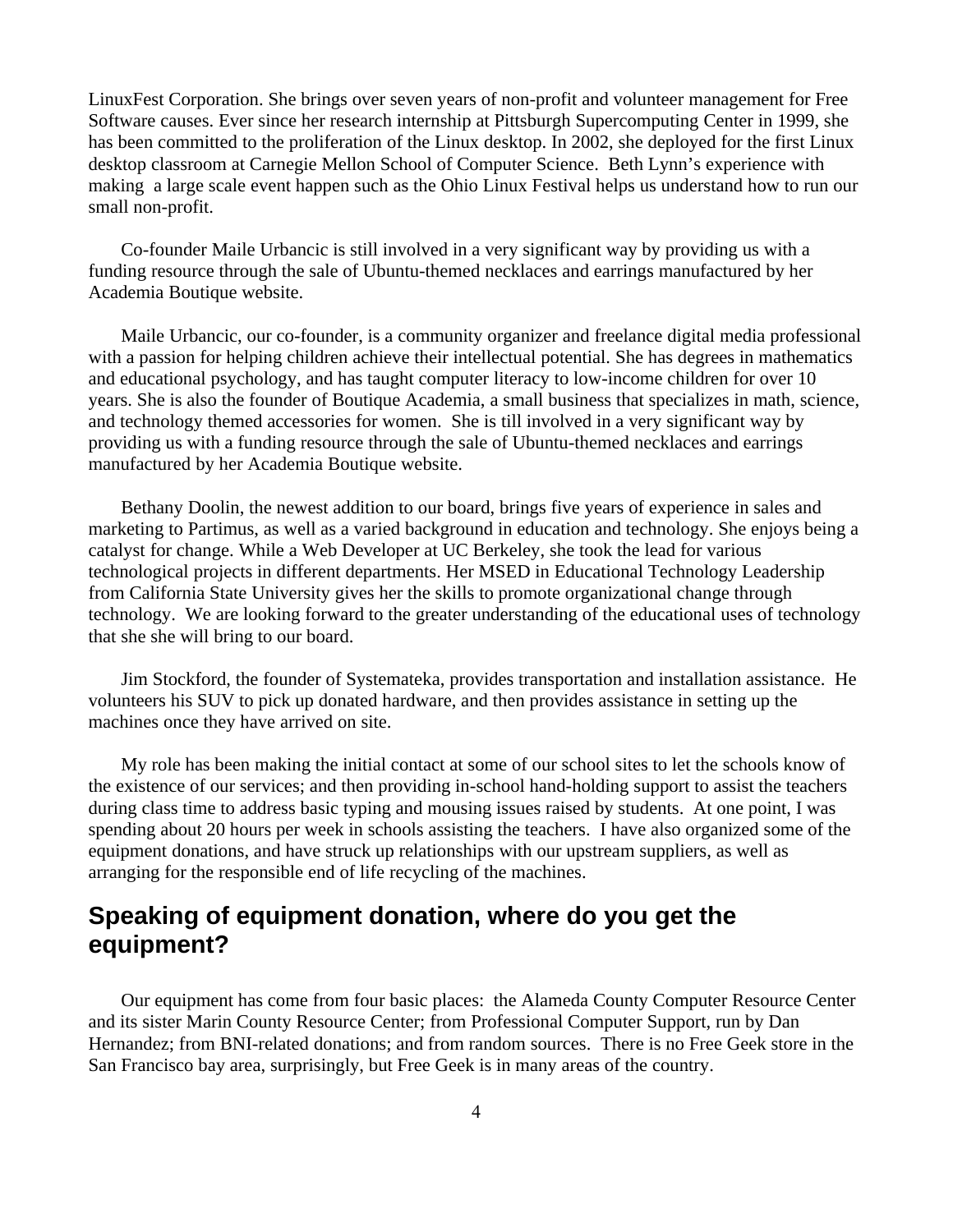The point is the value of word of mouth networking. If you join a networking organization, such as Business Networking International, which I highly recommend, you will find that the machines will come to you. Put the word out, and the machines will come to you.

In fact, the issue is not how to get machines, but how to get quality machines. Make sure to let people know that you only want working, quality machines, unless you have a significant staff to be able to cannibalize machines and put together new machines. If you have ever been to a Free Geek store, you know that triaging and repairing machines is a huge, huge task unto itself. Don't take it on unless you have the staff and storage space to do it.

# **What are the benefits of using free open source software in public schools?**

The benefit of using free software is that you will never again have to spend mountains of time fundraising for software. And you probably also will not have to spend time fundraising for machines to stay on the endless upgrade cycle, either, because free software runs better on older hardware than most proprietary software.

This is huge. Free open source software is not like anything else that came before it. Free software literally turns economic theory on its head. Free software is an anti-rivalrous good. Most things in the world are rivalrous goods: cars, buildings, roads, bridges, food, are all diminished by consumption. The more you have, the less there is for me.

Free software is the opposite. The more you consume free software, the more there is for me. Your consumption increases the supply. Simply by using the software, you promote it and test it. Developers want to work on popular free software projects; which improves the software; which makes more people use it; which makes more developers want to contribute to it;and so forth. Mozilla Firefox is a classic example. It grew and grew and grew in features and usage from the time it was developed until another free software browser was introduced, Google Chromium (also known as Chrome, which is the same thing as Chromium, but with a proprietary logo).

And you will get a community. The fact that you are using free software means that you will be able to find volunteers to support your school project. People like to give to givers. Givers gain. By using free software, you will be giving to others, which will incentivize people to give to you.

### **What are the best practices of setting up the computer labs?**

Community, community, community. You have to be part of their school's community, or they won't contact you, and you will never find out what is going on until it is too late. Teachers are so busy that they often don't have time to even report problems in the lab. If you are able to spend some time in the school every week, you will much more likely find that the teachers are talking with you and communicating their victories and set-backs. They will develop a bond with you that will be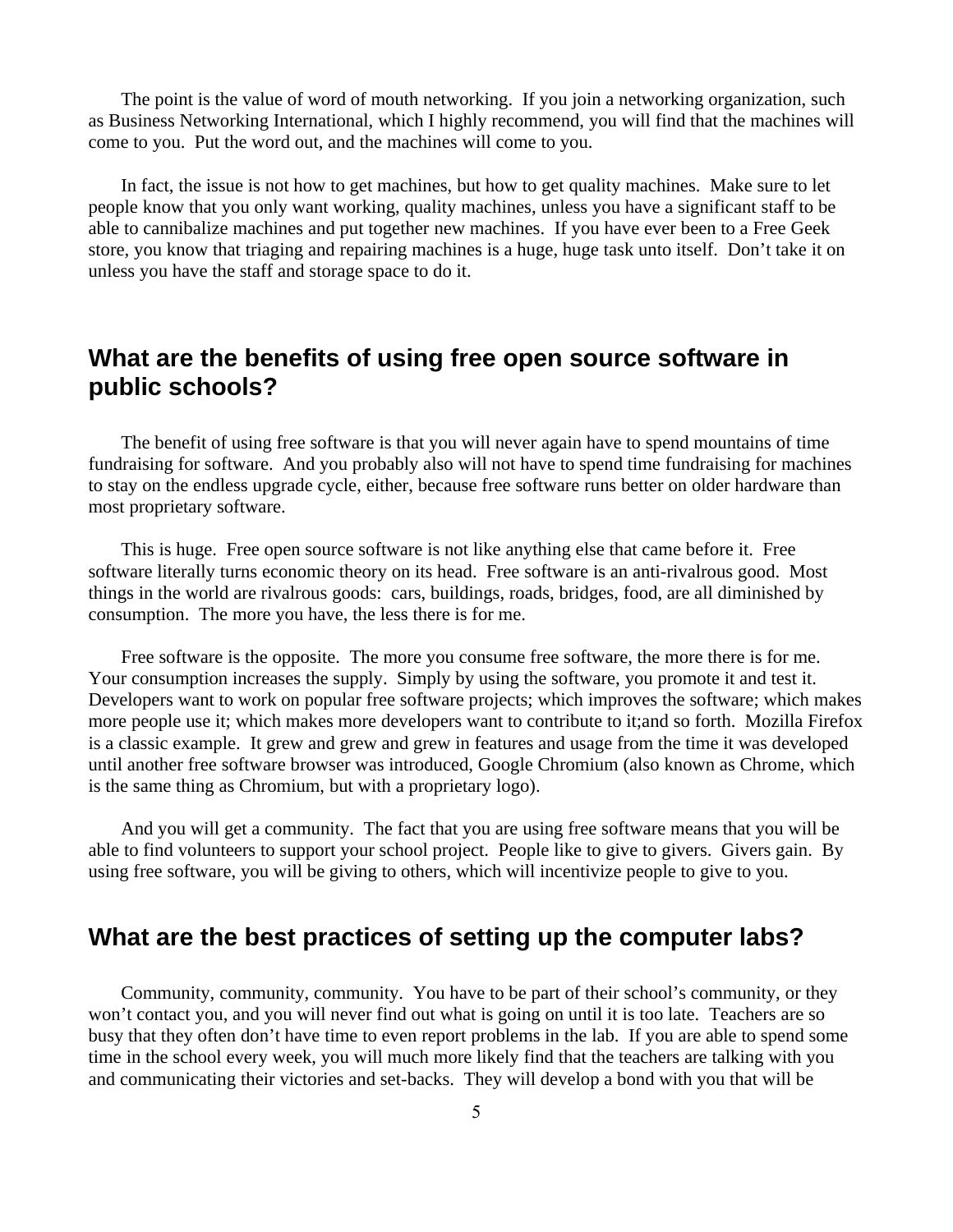essential when it comes time to decide how much time and money to allocate to your project.

By being involved with their life, you will also be able to understand their functional requirements. This is key. You need to sit down with them well in advance of the school year in which you are going to roll out the lab. Talk with them about what they want to do with the lab. Find out who the key teachers are who will be using the lab. Talk with those teachers, and find out what their expectations, experience, and needs are.

Software: make a list of functionality that they will need. Make a list of software that will support that functionality, and tell the teachers what you have to offer, and get their feedback.

Thin v. fat client: Our first labs were thin client machines. The advantage of thin clients is that there is less support. All the work lies only with one machine, more or less. The disadvantage is that thin clients are very demanding on the system, especially if you plan to edit video. You want to have as much data and software running on the individual clients as possible, especially if you are editing video.

Of course, you will want to have the status of the software determined by the server, so that you can easily push out updates to the clients from the server. It is prohibitive to have to install software on each of the clients. User authentication should also be determined by the server, so that each year, your chief sys admin can simply get a list of the names of the students who will be in each class, and then automatically populate the server with accounts for those students. It will also allow the sys admin to systematize the user passwords for each account.

One disadvantage to this system is that you will need to have assigned seating. You will want to have a unique machine for each student, and a unique account on that machine for each student. This will take a little bit of discipline, but the end result is worth it.

You will also need to establish a method for students to signal that they are having issues with the computers. Typically, students will speak up out of turn to let the teacher know that their computer is not working, and this creates a noisy disruption for the class, and takes the teacher's attention away from the class as a whole. The ideal situation is to have someone like a computer technology assistance who can circulate through the class, answering basic mousing and browsing questions, and addressing log on issues and other basic userland questions. One of our schools required students to place colored blocks on the top of their machines: red if the question is urgent; yellow if less urgent; and green if the question is a style question.

## **Why is it so important to have single dedicated teacher take on responsibility for the lab?**

As I mentioned at the beginning of my talk, the key to successful Linux labs lies in having at least one dedicated teacher who loves the concept of free software, who will be given 3 hours of time by the administration to work on the lab per week. Here is a list of things that teacher will need to do with those three hours: